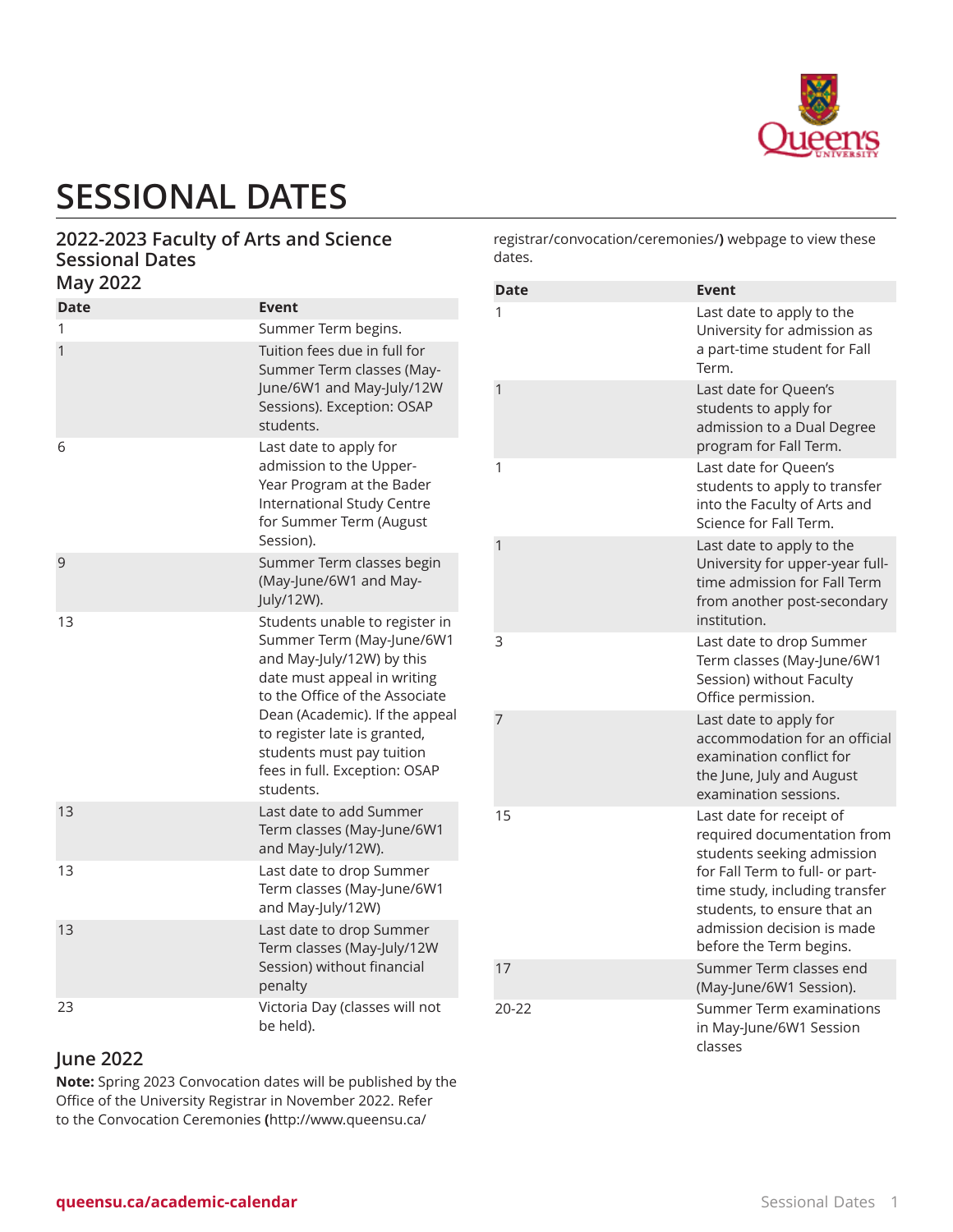

## **July 2022**

| <b>Date</b>    | <b>Event</b>                                                                                                                                                                                                                                                                                      |
|----------------|---------------------------------------------------------------------------------------------------------------------------------------------------------------------------------------------------------------------------------------------------------------------------------------------------|
| 1              | Tuition fees due in full<br>for Summer Term classes<br>(July-August/6W2 Session).<br>Exception: OSAP students.                                                                                                                                                                                    |
| 1              | Canada Day (classes will not<br>be held).                                                                                                                                                                                                                                                         |
| 1              | Last date to drop Summer<br>Term classes (May-July/12W<br>Session) without Faculty<br>Office permission.                                                                                                                                                                                          |
| $\overline{4}$ | Summer Term classes begin<br>(July-August/6W2 Session).                                                                                                                                                                                                                                           |
| 8              | Students unable to register<br>in Summer Term (July-<br>August/6W2 Session) by this<br>date must appeal in writing<br>to the Office of the Associate<br>Dean (Academic). If the appeal<br>to register late is granted,<br>students must pay tuition<br>fees in full. Exception: OSAP<br>students. |
| 8              | Last date to add Summer<br>Term classes (July-<br>August/6W2 Session).                                                                                                                                                                                                                            |
| 8              | Last date to drop Summer<br>Term classes (July-<br>August/6W2 Session) without<br>financial penalty.                                                                                                                                                                                              |
| 15             | First date to apply in SOLUS to<br>graduate in Fall 2022.                                                                                                                                                                                                                                         |
| 18-29          | Registration period for Fall<br>and Winter classes.                                                                                                                                                                                                                                               |
| 29             | Summer Term classes end<br>(May-July/12W Session).                                                                                                                                                                                                                                                |
| 29             | Last date to drop Summer<br>Term classes (July-<br>August/6W2 Session) without<br>academic penalty.                                                                                                                                                                                               |
| 31             | Last date to apply for<br>admission to the Upper-<br>Year Program at the Bader<br>International Study Centre for<br>Fall Term.                                                                                                                                                                    |

## **August 2022**

| <b>Date</b> | Event                                                                                                                                                                                                                                                  |
|-------------|--------------------------------------------------------------------------------------------------------------------------------------------------------------------------------------------------------------------------------------------------------|
| 1           | Refer to http://<br>www.queensu.ca/<br>artsci_online/apply/<br>dates-and-deadlines<br>(http://www.queensu.ca/<br>artsci_online/apply/dates-and-<br>deadlines/) for deadlines for<br>admission to Undergraduate<br>Online Studies for the Fall<br>Term. |
| 1           | Civic Holiday (classes will not<br>be held).                                                                                                                                                                                                           |
| $2 - 10$    | Summer Term examinations<br>in May-July/12W Session<br>classes.                                                                                                                                                                                        |
| 12          | Summer Term classes end<br>(July-August/6W2 Session).                                                                                                                                                                                                  |
| $15 - 17$   | Summer Term examinations<br>in July-August/6W2 Session<br>classes.                                                                                                                                                                                     |
| 23          | Time period to add and drop<br>classes (open enrolment<br>period) begins.                                                                                                                                                                              |
| 31          | Summer Term ends                                                                                                                                                                                                                                       |

# **September 2022**

| <b>Date</b> | <b>Event</b>                                                                                                                                                                                                                                                      |
|-------------|-------------------------------------------------------------------------------------------------------------------------------------------------------------------------------------------------------------------------------------------------------------------|
| 1           | Fall Term begins                                                                                                                                                                                                                                                  |
| 1           | Tuition fees due in full for Fall<br>Term classes. Exception: OSAP<br>students.                                                                                                                                                                                   |
| 5           | Labour Day                                                                                                                                                                                                                                                        |
| 6           | Fall Term classes begin                                                                                                                                                                                                                                           |
| 19          | Students unable to register<br>in Fall Term by this date<br>must appeal in writing to<br>the Office of the Associate<br>Dean (Academic). If the appeal<br>to register late is granted,<br>students must pay tuition<br>fees in full. Exception: OSAP<br>students. |
| 19          | Last date to add Fall Term and<br>multi-term classes                                                                                                                                                                                                              |
| 19          | Last date to drop Fall Term<br>and multi-term classes<br>without financial penalty                                                                                                                                                                                |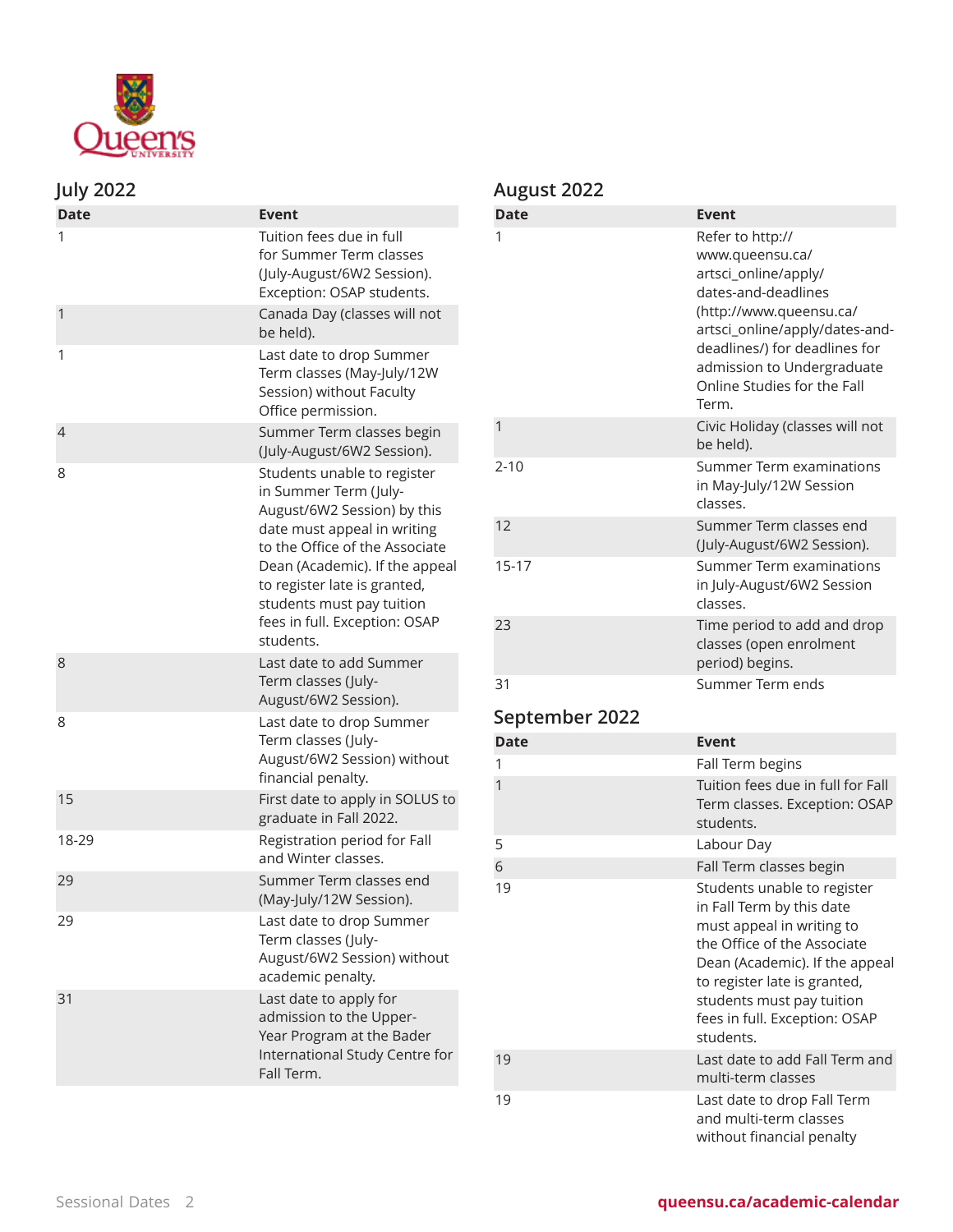

| 30 | National Day of Truth and<br>Reconciliation (Afternoon<br>classes cancelled)           |
|----|----------------------------------------------------------------------------------------|
| 30 | Residence, UHIP and Student<br>Activity fees due in full.<br>Exception: OSAP students. |

#### **October 2022**

| Date      | Event                                                    |
|-----------|----------------------------------------------------------|
| 10        | Thanksgiving Day (classes will<br>not be held).          |
| $11 - 14$ | Fall mid-term Break                                      |
| 15        | Last date to apply in SOLUS to<br>graduate in Fall 2021. |
| 16        | University Day                                           |

#### **November 2022**

**Note:** Fall 2022 Convocation dates will be published by the Office of the University Registrar in May 2022. Refer to the [Convocation](https://www.queensu.ca/registrar/graduation/convocation-ceremonies/) Ceremonies **(**[https://www.queensu.ca/registrar/](https://www.queensu.ca/registrar/graduation/convocation-ceremonies/) [graduation/convocation-ceremonies/](https://www.queensu.ca/registrar/graduation/convocation-ceremonies/)**)** webpage to view these dates.

| <b>Date</b> | Event                                                                                                                                                                                                                                                    |
|-------------|----------------------------------------------------------------------------------------------------------------------------------------------------------------------------------------------------------------------------------------------------------|
| 1           | Refer to http://<br>www.queensu.ca/<br>artsci_online/apply/<br>dates-and-deadlines<br>(http://www.queensu.ca/<br>artsci_online/apply/dates-and-<br>deadlines/) for deadlines for<br>admission to Undergraduate<br>Online Studies for the Winter<br>Term. |
| 1           | Registration for Summer Term<br>classes begins                                                                                                                                                                                                           |
| 1           | Last date to drop Fall Term<br>classes without Faculty Office<br>permission.                                                                                                                                                                             |
| 7           | Last date to apply for<br>accommodation for an official<br>examination conflict for<br>the December examination<br>session.                                                                                                                              |
| 11          | Remembrance Day Service<br>(classes cancelled 10:30-11:30<br>a.m.                                                                                                                                                                                        |

| 15            | Last date to apply for         |
|---------------|--------------------------------|
|               | admission to Upper-Year        |
|               | Program at the Bader           |
|               | International Study Centre for |
|               | Winter Term.                   |
| December 2022 |                                |

#### **December 2022**

| <b>Date</b> | Event                                                                                                                 |
|-------------|-----------------------------------------------------------------------------------------------------------------------|
| 1           | Last date for Queen's<br>students to apply for<br>admission to a Dual or<br>Second Degree Program for<br>Winter Term. |
| 1           | First date to apply in SOLUS to<br>graduate in Spring of 2023.                                                        |
| 5           | Fall Term classes end.                                                                                                |
| 6           | <b>Commemoration Day</b><br>(examinations will not be<br>held).                                                       |
| 6-7         | Fall Term pre-examination<br>study period.                                                                            |
| $8 - 22$    | Final assessments in Fall<br>Term classes and mid-year<br>assessments in multi-term<br>classes.                       |
| 31          | Fall Term ends                                                                                                        |

## **January 2023**

| <b>Date</b> | <b>Event</b>                                                                                                                                                                                                                                                        |
|-------------|---------------------------------------------------------------------------------------------------------------------------------------------------------------------------------------------------------------------------------------------------------------------|
| 1           | New Year's Day (University<br>closed; classes will not be<br>held).                                                                                                                                                                                                 |
| 1           | Winter Term begins.                                                                                                                                                                                                                                                 |
| 1           | Tuition fees due in full for<br>Winter Term classes.                                                                                                                                                                                                                |
| 9           | Winter Term classes begin.                                                                                                                                                                                                                                          |
| 13          | Last date to apply to the<br>International Programs Office<br>for exchange programs for<br>2023-2024                                                                                                                                                                |
| 20          | Students unable to register<br>in Winter Term by this date<br>must appeal in writing to<br>the Office of the Associate<br>Dean (Academic). If the appeal<br>to register late is granted,<br>students must pay tuition<br>fees in full. Exception: OSAP<br>students. |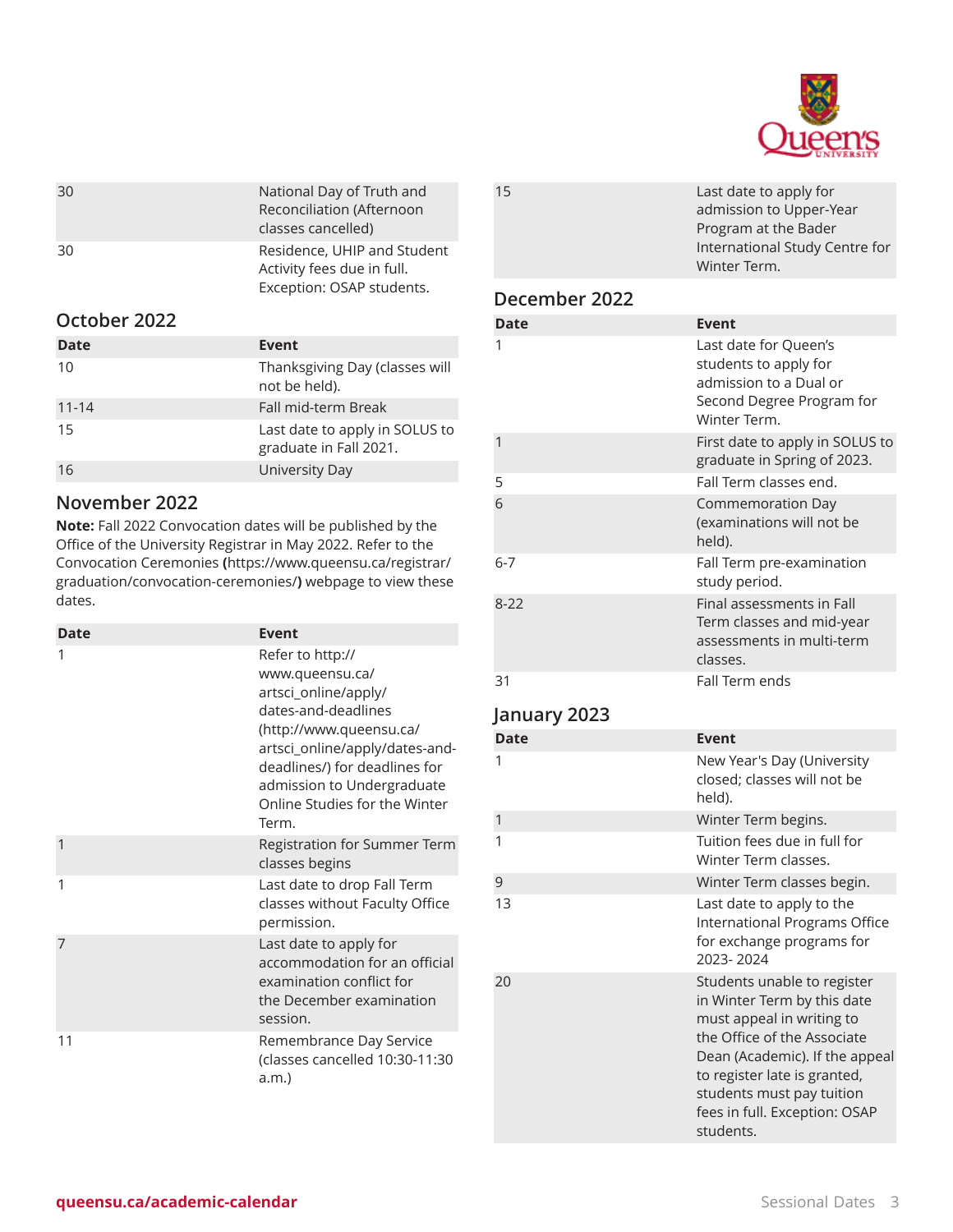

| 20                | Last date to add Winter Term<br>classes.                                                                                                         |
|-------------------|--------------------------------------------------------------------------------------------------------------------------------------------------|
| 20                | Last date to drop Winter<br>Term classes without financial<br>penalty.                                                                           |
| February 2023     |                                                                                                                                                  |
| <b>Date</b>       | Event                                                                                                                                            |
| 20                | Family Day (classes will not be<br>held).                                                                                                        |
| $21 - 24$         | Winter mid-term Reading<br>Week.                                                                                                                 |
| <b>March 2023</b> |                                                                                                                                                  |
| <b>Date</b>       | <b>Event</b>                                                                                                                                     |
|                   |                                                                                                                                                  |
| 3                 | Last date to drop Winter<br>Term and multi-term classes<br>without permission of the<br>Faculty Office.                                          |
| 7                 | Last date to apply for<br>accommodation for an official<br>examination conflict for the<br>April examination session.                            |
| 31                | Last date to apply for<br>admission to Upper-Year<br>Program at the Bader<br>International Study Centre<br>for Summer Term (May-June<br>Session) |

# **April 2023**

| Date | Event                                                                                                                                                                                                                                                |
|------|------------------------------------------------------------------------------------------------------------------------------------------------------------------------------------------------------------------------------------------------------|
| 1    | Refer to http://<br>www.queensu.ca/<br>artsci_online/apply/<br>dates-and-deadlines<br>(http://www.queensu.ca/<br>artsci_online/apply/dates-and-<br>deadlines/) for deadlines for<br>admission to Undergraduate<br>Online Studies for Summer<br>Term. |
|      | Last date for Queen's<br>students to apply for<br>admission to a Dual Degree<br>Program for Summer Term.                                                                                                                                             |

time admission for Summer Term from another postsecondary institution.

| 7           | Good Friday (classes will not<br>be held).                                                                                                                                                                                                          |
|-------------|-----------------------------------------------------------------------------------------------------------------------------------------------------------------------------------------------------------------------------------------------------|
| 10          | Winter Term classes end.                                                                                                                                                                                                                            |
| $11 - 13$   | Winter Term pre-examination<br>study period.                                                                                                                                                                                                        |
| 14-28       | Final examinations in Winter<br>Term and multi-term classes.                                                                                                                                                                                        |
| 30          | Last date for receipt of<br>required documentation from<br>students seeking admission<br>for Summer Term to full- or<br>part-time study, including<br>transfer students, to ensure<br>that an admission decision is<br>made before the Term begins. |
| 30          | Last date to apply in SOLUS to<br>graduate in Spring 2023.                                                                                                                                                                                          |
| 30          | Winter Term ends.                                                                                                                                                                                                                                   |
| May 2023    |                                                                                                                                                                                                                                                     |
| <b>Date</b> | <b>Event</b>                                                                                                                                                                                                                                        |
| 1           | Summer Term begins.                                                                                                                                                                                                                                 |

| 1              | Summer Term begins.                                                                                                                                                                                                                                                                                   |
|----------------|-------------------------------------------------------------------------------------------------------------------------------------------------------------------------------------------------------------------------------------------------------------------------------------------------------|
| $\overline{1}$ | Tuition fees due in full for<br>Summer Term classes (May-<br>June/6W1 and May-July/12W).<br>Exception: OSAP students.                                                                                                                                                                                 |
| 1              | Summer Term classes begin<br>(May-June/6W1 and May-<br>July/12W).                                                                                                                                                                                                                                     |
| 5              | Students unable to register in<br>Summer Term (May-June/6W1<br>and May-July/12W) by this<br>date must appeal in writing<br>to the Office of the Associate<br>Dean (Studies). If the appeal<br>to register late is granted,<br>students must pay tuition<br>fees in full. Exception: OSAP<br>students. |
| 5              | Last date to add Summer<br>Term classes (May-June/6W1<br>and May-July/12W).                                                                                                                                                                                                                           |
| 5              | Last date to drop Summer<br>Term classes (May-June/6W1<br>and May-July/12W).                                                                                                                                                                                                                          |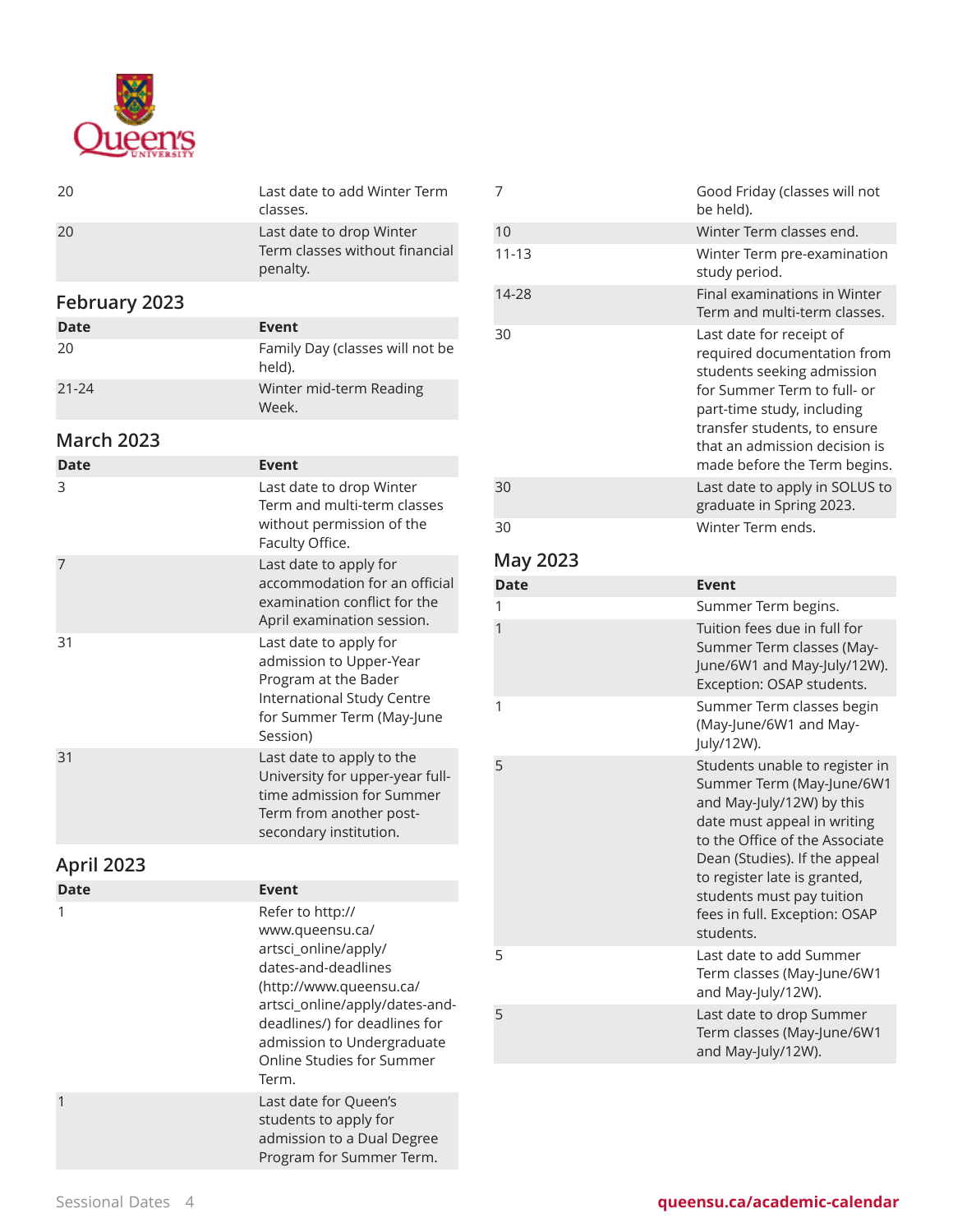

| 5  | Last date to apply for<br>admission to the Upper-<br>Year Program at the Bader<br>International Study Centre<br>for Summer Term (August<br>Session). |
|----|------------------------------------------------------------------------------------------------------------------------------------------------------|
| 12 | Last date to drop Summer<br>Term classes (May-July/12W<br>Session) without financial<br>penalty.                                                     |
| 22 | Victoria Day (classes will not<br>be held).                                                                                                          |
| 26 | Last date to drop Summer<br>Term classes (May-June/6W1<br>Session) without Faculty<br>Office permission.                                             |

## **June 2023**

**Note:** Spring 2023 Convocation dates will be published by the Office of the University Registrar in November 2022. Refer to the [Convocation](https://www.queensu.ca/registrar/graduation/convocation-ceremonies/) Ceremonies **(**[https://www.queensu.ca/](https://www.queensu.ca/registrar/graduation/convocation-ceremonies/) [registrar/graduation/convocation-ceremonies/](https://www.queensu.ca/registrar/graduation/convocation-ceremonies/)**)** webpage to view these dates.

| <b>Date</b> | <b>Event</b>                                                                                                                                |
|-------------|---------------------------------------------------------------------------------------------------------------------------------------------|
| 1           | Last date to apply to the<br>University for admission as<br>a part-time student for Fall<br>Term.                                           |
| 1           | Last date for Queen's<br>students to apply for<br>admission to a Dual Degree<br>program for Fall Term.                                      |
| 1           | Last date for Queen's<br>students to apply to transfer<br>into the Faculty of Arts and<br>Science for Fall Term.                            |
| 1           | Last date to apply to the<br>University for upper-year full-<br>time admission for Fall Term<br>from another post-secondary<br>institution. |
| 7           | Last date to apply for<br>accommodation for an official<br>examination conflict for<br>the June, July and August<br>examination sessions.   |
| 12          | Summer Term classes end<br>(May-June/6W1 Session).                                                                                          |

| 15          | Last date for receipt of<br>required documentation from<br>students seeking admission<br>for Fall Term to full- or part-<br>time study, including transfer<br>students, to ensure that an<br>admission decision is made<br>before the Term begins.                                                |
|-------------|---------------------------------------------------------------------------------------------------------------------------------------------------------------------------------------------------------------------------------------------------------------------------------------------------|
| $15 - 17$   | <b>Summer Term examinations</b><br>in May-June/6W1 Session<br>classes (TENTATIVE).                                                                                                                                                                                                                |
| 23          | Last date to drop Summer<br>Term classes (May-July/12W<br>Session) without Faculty<br>Office permission.                                                                                                                                                                                          |
| July 2023   |                                                                                                                                                                                                                                                                                                   |
| <b>Date</b> | Event                                                                                                                                                                                                                                                                                             |
| 1           | Canada Day (classes will not<br>be held).                                                                                                                                                                                                                                                         |
| 1           | Last date to drop Summer<br>Term classes (May-July/12W<br>Session) without academic<br>penalty.                                                                                                                                                                                                   |
| 3           | Canada Day Holiday                                                                                                                                                                                                                                                                                |
| 4           | Summer Term classes begin<br>(July-August/6W2 Session).                                                                                                                                                                                                                                           |
| 10          | Students unable to register<br>in Summer Term (July-<br>August/6W2 Session) by this<br>date must appeal in writing<br>to the Office of the Associate<br>Dean (Academic). If the appeal<br>to register late is granted,<br>students must pay tuition<br>fees in full. Exception: OSAP<br>students. |
| 10          | Last date to add Summer<br>Term classes (July-<br>August/6W2 Session).                                                                                                                                                                                                                            |
| 10          | Last date to drop Summer<br>Term classes (July-<br>August/6W2 Session) without<br>financial penalty                                                                                                                                                                                               |
| 15          | First date to apply in SOLUS to<br>graduate in Fall 2023.                                                                                                                                                                                                                                         |
| 21          | Summer Term classes end<br>(May-July/12W Session).                                                                                                                                                                                                                                                |
| 24          | Registration period for<br><b>Fall and Winter classes</b><br>commences (TENTATIVE).                                                                                                                                                                                                               |